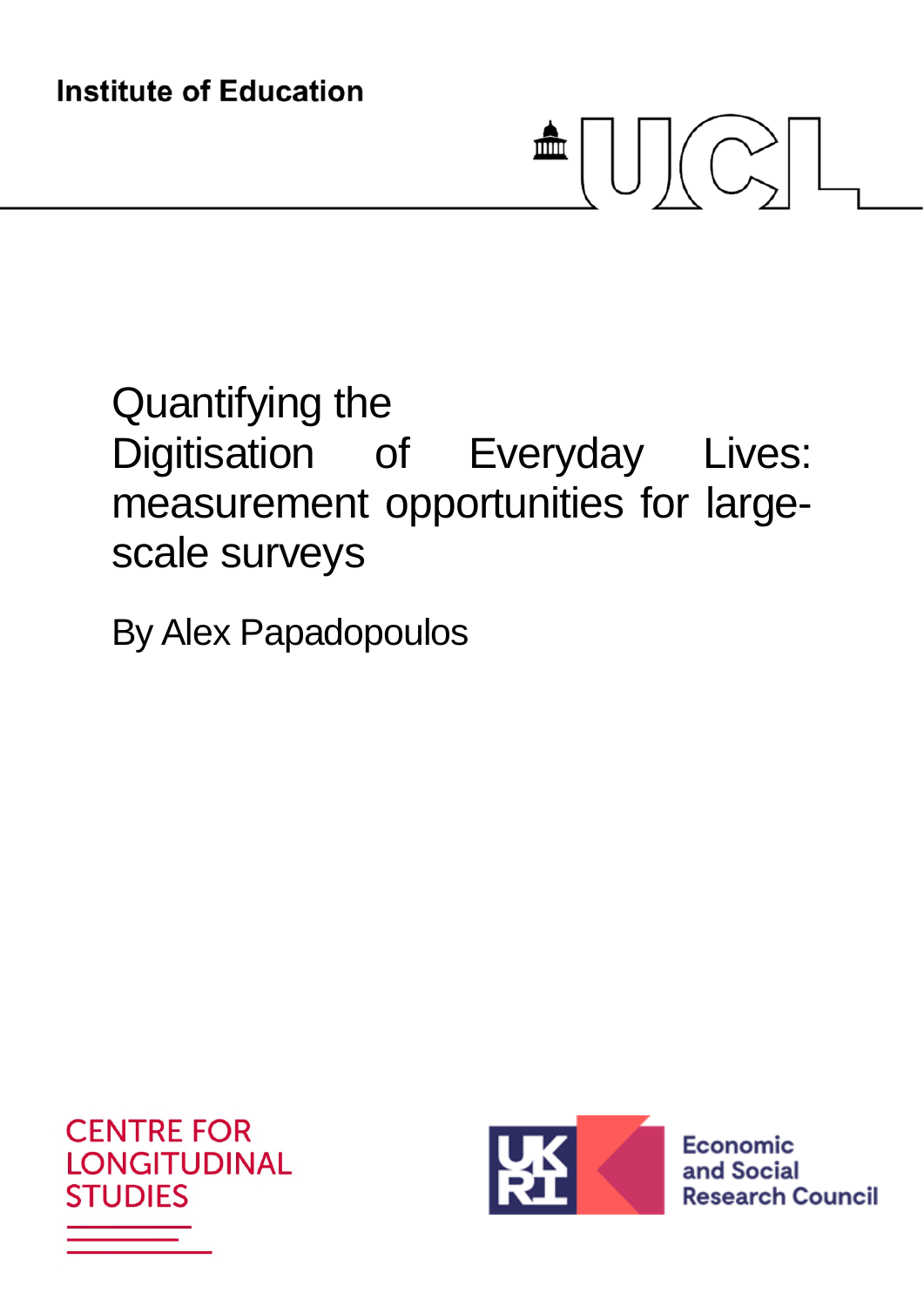## **Contents**

| <b>CONTENTS</b>                                                                        |                         |
|----------------------------------------------------------------------------------------|-------------------------|
| <b>INTRODUCTION</b>                                                                    | $\mathbf{2}$            |
|                                                                                        |                         |
| <b>THE CHALLENGE</b>                                                                   | $\boldsymbol{2}$        |
| <b>PASSIVE AND ACTIVE TRACKING</b>                                                     | $\overline{\mathbf{3}}$ |
| <b>THE DATA SO FAR</b>                                                                 | $\mathbf 3$             |
| <b>RESEARCH APPROACH</b>                                                               | 6                       |
| <b>FINDINGS</b>                                                                        | 7                       |
| <b>POTENTIAL PARTNERS</b>                                                              | 8                       |
| <b>POSSIBLE TECHNOLOGICAL SOLUTIONS</b>                                                | 8                       |
| BROWSER PLUG-INS - [PASSIVE, REQUIRES ONE-OFF INSTALLATION BY THE USER]                | 9                       |
| <b>DESKTOP TIME TRACKING - [PASSIVE]</b>                                               | 9                       |
| <b>SELF-TRACKING SMARTPHONE APPLICATIONS - [PASSIVE]</b>                               | 10                      |
| <b>MOUSE TRACKING - [ACTIVE/PASSIVE]</b>                                               | 11                      |
| <b>SESSION REPLAY - [ACTIVE/PASSIVE]</b>                                               | 11                      |
| <b>BROWSER FINGERPRINTING - [PASSIVE]</b>                                              | 11                      |
| COOKIES (HTTP COOKIE) - [PASSIVE]                                                      | 12                      |
| <b>DEEP PACKET INSPECTION (DPI) - [PASSIVE]</b>                                        | 13                      |
| <b>MOST VIABLE SOLUTION: DEEP PACKET INSPECTION (DPI) OVER VIRTUAL PRIVATE NETWORK</b> |                         |
| (VPN) - [PASSIVE]                                                                      | 14                      |
| <b>CONCLUSIONS</b>                                                                     | 15                      |
| <b>REFERENCES AND APPENDIX</b>                                                         | 16                      |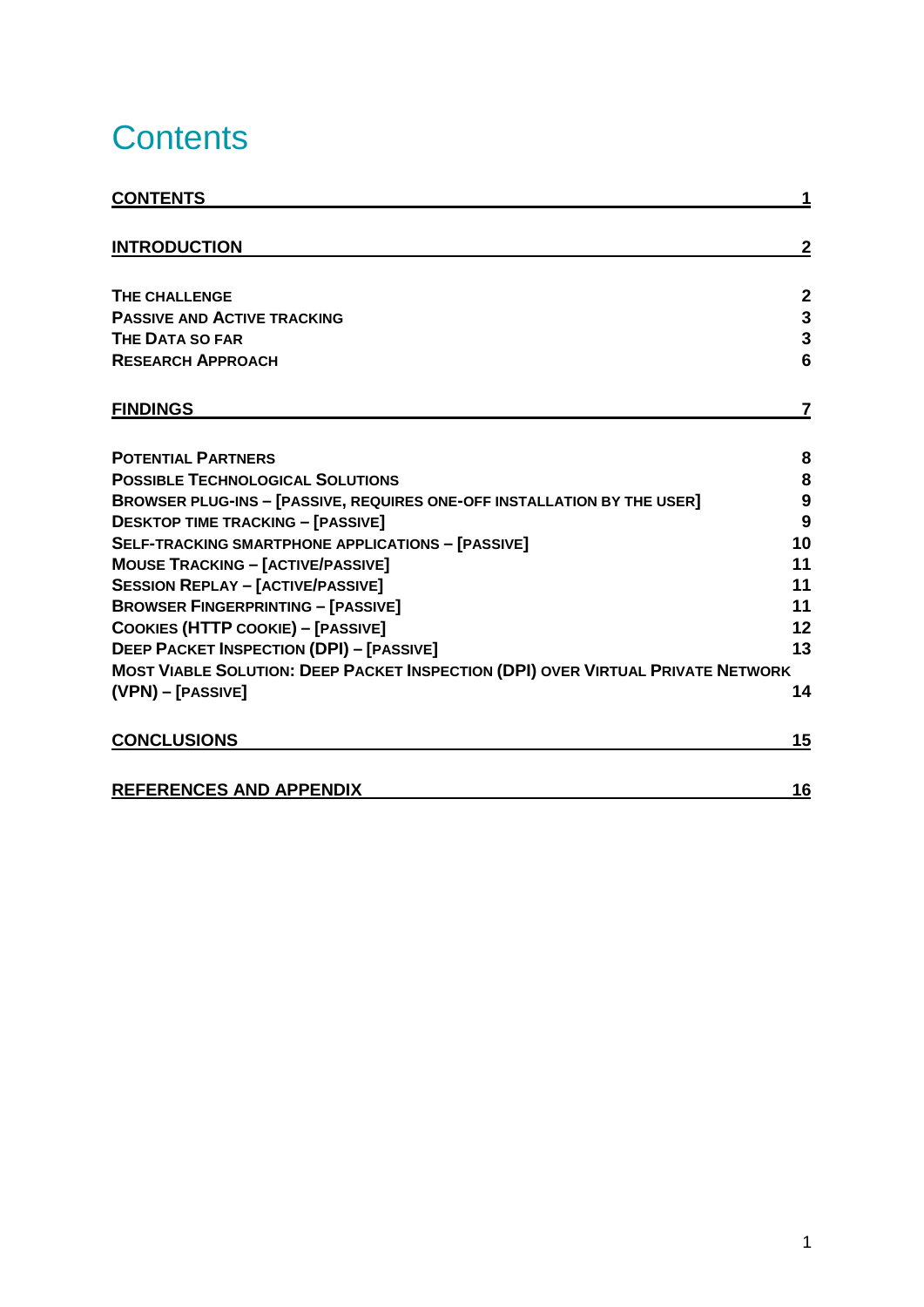### **Introduction**

The use of technology in people's everyday lives has dramatically increased during the past decade. The introduction of new and improved hardware (smartphones, wearables, increased internet speed), as well as the abundance of software for a variety of needs have established new ways of entertainment, participation in life events, communicating and many more. In the UK, 78% of the population owns a smartphone, a 61% increase since 2008. According to Ofcom's report<sup>1</sup>, people claim to spend a total of 24 hours per week online, more than twice the amount of time reported in 2007. Changes have been noted on the ways people use technology as well as the amount of time they spend using it. While in 2007 the desktop computer was the most popular household technology item with 69% of people having one at home, in 2018 with the introduction of smartphones and tablets, and streaming players (like iPlayer and Netflix) the number has decreased to 28% and users turned to mobile technologies. In comparison to other demographics, young adults (18-34) spend the largest percentage of time with digital devices. This dramatic shift to embed technology in most, if not all, aspects of everyday life raises multiple questions about the impact it has on people's lives. Plenty of studies have tried to touch on various aspects of technology use and its impact on physical and mental wellbeing, using self-reported scales like The Compulsive Internet Use Scale (CIUS)<sup>2</sup>, media use and attitudes, and personal tracking of screen time, but there are no recorded scientific studies that use accurate, live background data from users to measure online activity in a longitudinal manner. It is also worth mentioning that all available data of this kind come from commercial digital companies that collect and analyse them for specific purposes.

#### The challenge

Painting a scientific picture of people's digital and online lives, is not only going to help uncover potential underlying pathologies, but it is also going to help realize the extent to which the digital affects the physical and vice-versa. Longitudinal studies using real time data from technology users will be able to accurately answer questions like:

- How do people use technology?
- What types of technologies do people use and to what extent?
- How much time do people spend online and how do they divide this time between different activities?
- What types of devices do people use and what do they use them for?
- What impact does technology use have on people?

There is no one way to collect and analyse information about digital activity and behaviour, with methodologies varying from interviews and self-reported questionnaires, to diary studies and website analytics. Self-reports of digital behaviour, though widely used, are subject to measurement error, particularly recall problems. In this report, we aim to identify robust, new measures of online activity including direct objective measures.

<sup>&</sup>lt;sup>1</sup> Ofcom's Communications Market Report: https://www.ofcom.org.uk/research-and-data/multi-sector-research/cmr/cmr-2018/report

<sup>&</sup>lt;sup>2</sup> The Compulsive Internet Use Scale (CIUS): https://www.ncbi.nlm.nih.gov/pubmed/19072079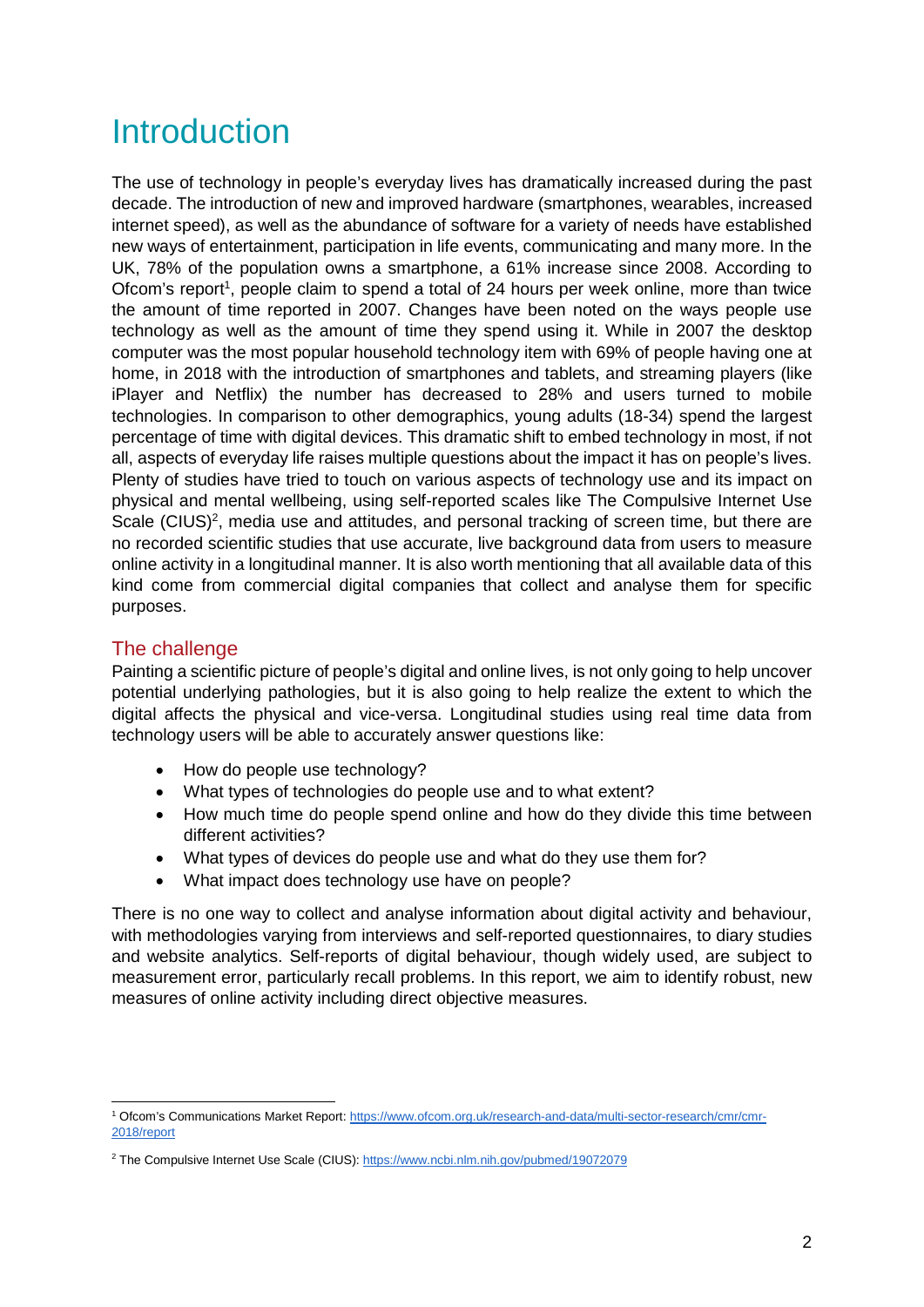#### Passive and Active tracking

Different tracking methods are related to different tracking mechanisms. An example could be the distinction between passive and active tracking – passive being the tracking of an activity that happens without the person's active involvement (but not necessarily without their consent) as a background mechanism i.e. a step counter on a smartphone, and active tracking being the tracking of an activity that happens consciously with an effort from the user, such as a diary entry or a total calorie amount for a meal entry on a smartphone application.



*Figure 1*

Figure  $1^3$ , presents a Venn diagram that explains the various ways of tracking people's activities, that can also apply to digital activities. As it can be observed on the diagram, tracking of people can take various forms, from conscious self-tracking, to self-tracking that happens unknowingly and not perceived as such, such as personal diary keeping which is an activity that can serve other purposes as well as tracking. Finally, the tracking from external sources like doctors, employers, or the government, which can extend from health history records to marital status and vehicle registrations which are all forms of tracking. Related to the discussion about active and passive tracking above, Figure 1 breaks down a variety of active and passive tracking methods and their overlap. It is evident that much of the data that is collected from people comes from self-tracking in various forms, both in passive and active ways.

#### The Data so far

Current studies have been consistently showing that the adoption of technology from people of all ages has been dramatically increasing, but at the same time it is constantly shifting through different types of technologies. Technology use is not limited to one device or a

<sup>&</sup>lt;sup>3</sup> The Society Pages: https://thesocietypages.org/cyborgology/author/whitneyerinboesel/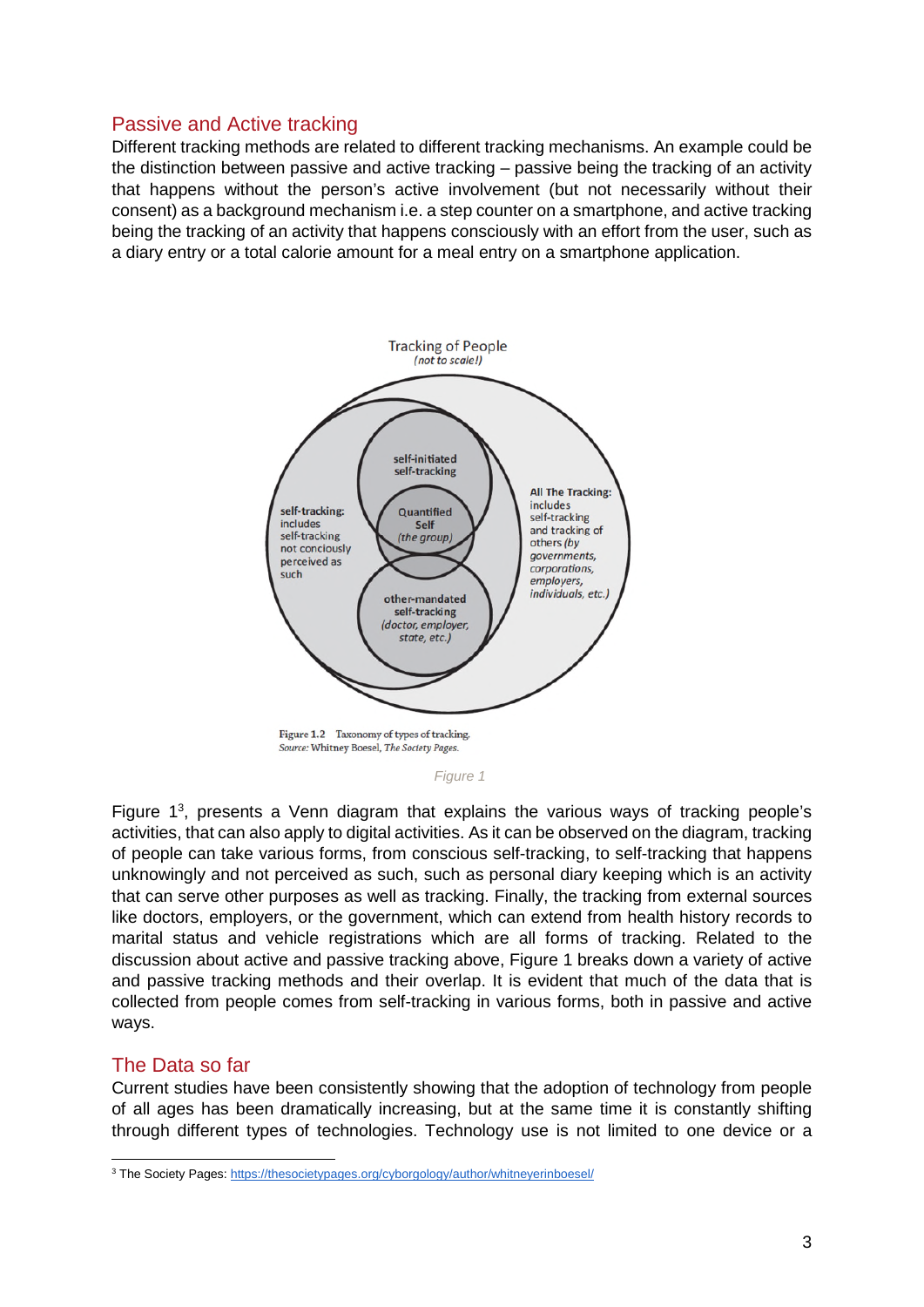specific activity, and user activity is constantly changing, as it can be seen from the table below:

|  |  | Table No.1 : Technological Activities |  |
|--|--|---------------------------------------|--|
|--|--|---------------------------------------|--|

| <b>Category</b>                                        | <b>Individual Activities included in category</b>                                                                                                                                      |  |
|--------------------------------------------------------|----------------------------------------------------------------------------------------------------------------------------------------------------------------------------------------|--|
| E-mail                                                 | Send/Receive Emails                                                                                                                                                                    |  |
| <b>Communications</b>                                  | Communicating via instant messaging<br>Making voice calls<br>Making video calls                                                                                                        |  |
| <b>Transactions</b>                                    | Online shopping (purchasing goods/services/tickets etc)<br>Trading/auctions e.g. ebay                                                                                                  |  |
| <b>Banking</b>                                         | <b>Banking</b>                                                                                                                                                                         |  |
| <b>Social Media</b>                                    | <b>Using Social Networking</b>                                                                                                                                                         |  |
| <b>News</b>                                            | <b>Accessing News</b>                                                                                                                                                                  |  |
| <b>Information</b><br>for<br>work/school/college       | information<br>Finding/downloading<br>for<br>work/business/school/college/university/homework                                                                                          |  |
| Watch short video<br>clips                             | Watching short video clips (e.g. on YouTube, Dailymotion, Vimeo,<br>or Facebook)                                                                                                       |  |
| <b>Watch TV content</b>                                | Watching TV programmes or film content online (iPlayer, Netflix,<br>Amazon etc.)                                                                                                       |  |
| <b>Health</b>                                          | Finding information on health related issues                                                                                                                                           |  |
| <b>Radio/Audio</b><br>services                         | Listening to radio<br>Streamed audio services (Spotify, Deezer, Apple Music etc.)                                                                                                      |  |
| Government<br><b>Services</b>                          | Using local council/Government sites<br>Finding information, completing processes such as tax returns etc.                                                                             |  |
| Games                                                  | Playing games online or offline                                                                                                                                                        |  |
| <b>Remote Services</b>                                 | Assessing files through cloud services (Dropbox, Google Drive etc)<br>Remotely control TV services at home such as Sky+, SkyQ etc.<br>Remotely control or monitor household appliances |  |
| <b>Upload/add content</b>                              | Uploading/Adding content to the internet e.g. photos, videos,<br>blogposts                                                                                                             |  |
| Source: Ofcom Technology Tracker, H2 2017 <sup>4</sup> | Base: 2514 adults in 2017                                                                                                                                                              |  |

<sup>4</sup> https://www.ofcom.org.uk/\_\_data/assets/pdf\_file/0017/107360/Ofcom-Technology-Tracker-H2-2017-data-tables.pdf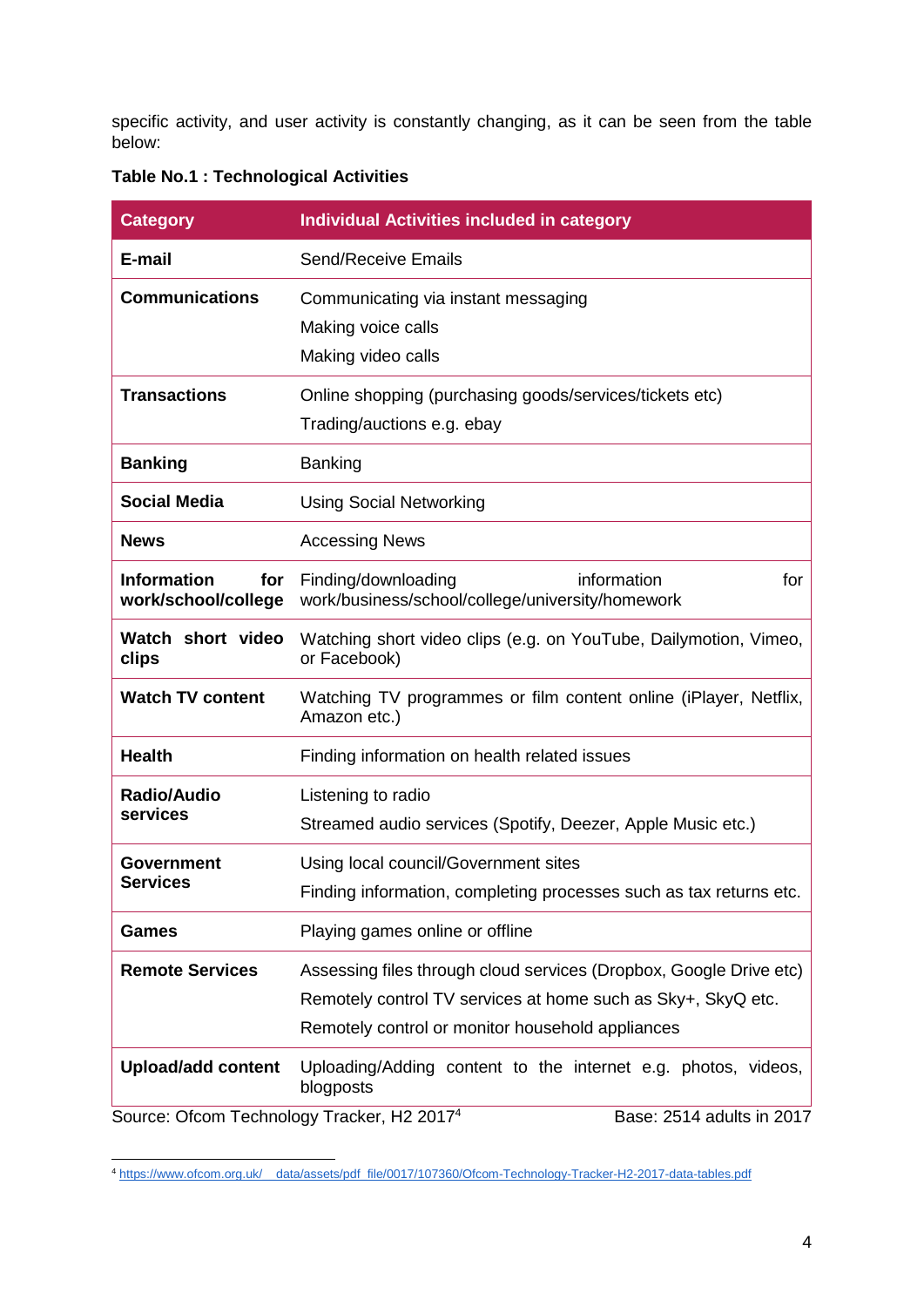Of course, technology use is not limited in these categories, especially as the internet grows and expands creating new activities and ways of interaction between users (e.g. Virtual Reality (VR), cryptocurrency mining, online activism, mapping etc.) but it is important to acknowledge that the table above showcases a big chunk of activities that people engage with online.

As it was previously mentioned, online behaviour has been changing rapidly during the past decade and this can be observed both on the activities people engage online, but also on the types of devices that people use to access online content. As mentioned in the introduction above, people have been using smartphones and tablets a lot more and desktop PCs a lot less during the past decade, and new devices like smart speakers and smart watches were introduced and adapted successfully. Figure 2, provides a comparison of device use between 2008 and 2018, with the very recent addition of smart speakers, VR headsets, and Smart TV sets.



These figures vary between age groups and demographic populations.

 For example, although 70% of adults own and use a smartphone, between the ages 16-24 this increases to 95% but decreases significantly between the ages 55-64 (50%), with a further drop between the ages 65-74 (22%). Similar rates can be observed for other device types like desktop computers, tablets and smart TVs, as well as on the rates of people going online (88% in total, decreasing to 65% at the ages of 65-74).

As the population of people who use such technologies and the usage itself grows, new areas of research emerge both regarding the technological and the human factor. A big part of research is concerned with the rapid adoption of technology within the youth, examining implications on mental and physical health and general well-being related with technology use. Quantifying technology use and using it for social science studies has become a complicated matter as technology use is becoming an integral part of everyday life and it is becoming seemingly impossible to separate confounding variables. For this reason, this study aims to identify more specific

and accurate methods of measurement in order to be implemented and aid future longitudinal studies. The methodology, findings, and conclusions will be discussed in the sections below.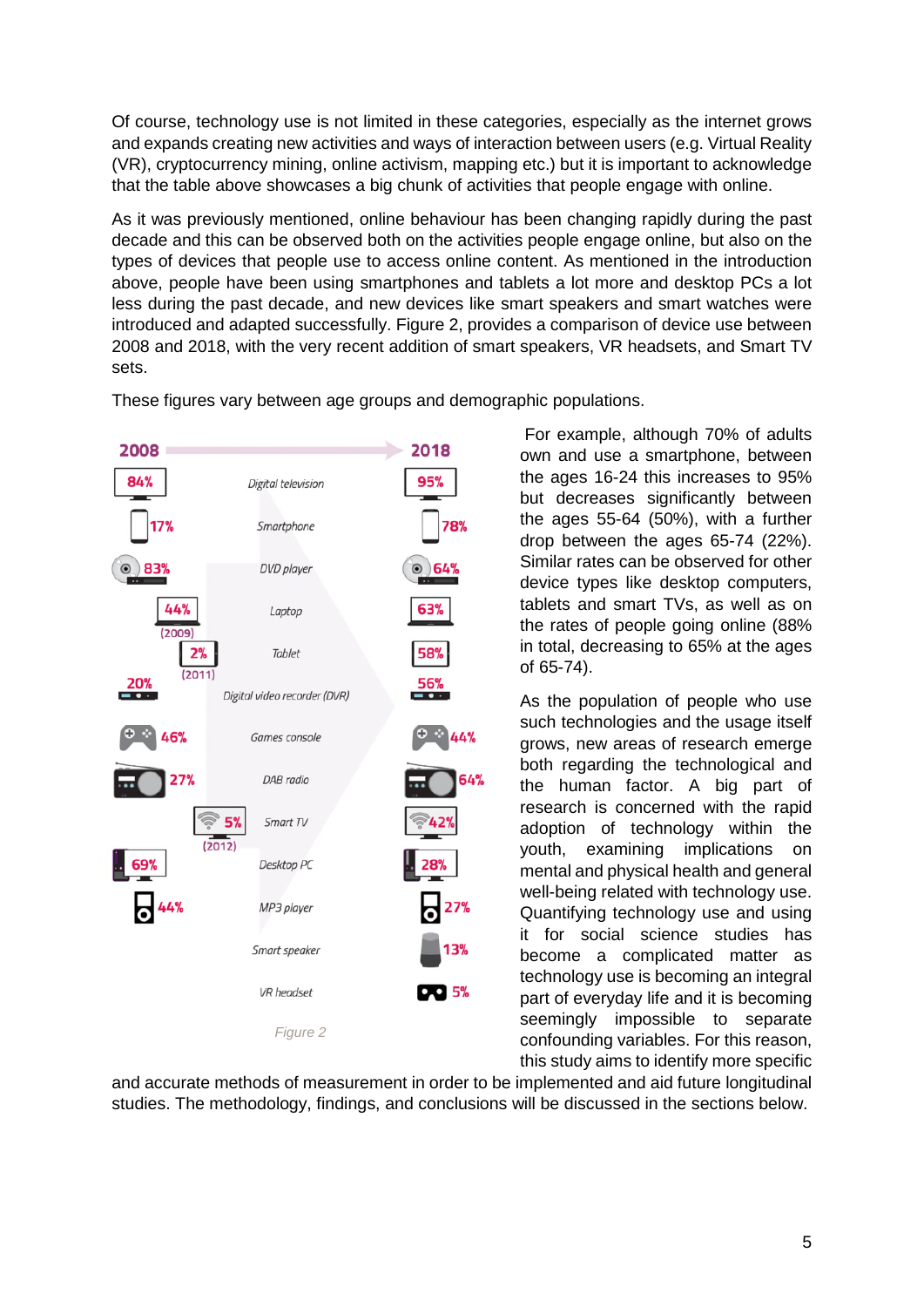#### Research Approach

New and emerging technologies, as well as already existing methodologies for collecting and analysing user data regarding online behaviour, screen time, technology preferences and other technology use related information, could potentially aid national longitudinal studies with more specific and accurate data. Current data streams mostly come from participants' self-reports that are currently being collected through interviews, surveys, and diary studies.

With an aim to identify the most viable technology options for big scale studies, this review focuses on already existing work done by scientific and commercial parties. The segregation between academic and commercial research was applied mainly due to the differences in methodologies and goals of the studies at hand, as commercial companies are mainly interested in advertisement and data exploitation for profit, unlike their academic counterparts which are interested in purely scientific research.

The scientific literature review focuses on current and previous methodologies to measure screen-time and digital activities. The review of commercial activities relies on reports from big commercial organisations (i.e. Ofcom and Comscore), though consumerist nature of commercial research should be borne in mind. One of the goals of this study was to identify organisations and companies that could be potential partners in future research and data collection..

In terms of identifying existing research, the approach that was taken consisted of five steps:

- Current knowledge of methodologies/practices/technologies
- Organisations/companies/scientific institutes that these practices are used
- Types of measures and research areas that those measures apply to
- Potential different types of quantifiable measures that could be used for specific purposes
- Feasibility for nation-wide longitudinal studies

There are many examples for self-tracking devices and applications driven by the cultural phenomenon of self-tracking by technology, called "Quantified Self", which incorporates wearable and other technologies to gain better knowledge about one's self, with the goal of improving physical, mental, and/or emotional performance. The "Quantified Self" has created a lot of opportunities for the development and utilisation of a wide range of data collection technologies. Examples being the wide spread introduction of wearable technologies such as the Fitbit, the Apple Watch, and a variety of smartphone applications measuring exercise levels, tracking sleep, analysing screen time usage and many more.<sup>5</sup>

See also: Neff, G. and Nafus, D., 2016. *Self-tracking*. MIT Press.

Lupton, D., 2016. *The quantified self*. John Wiley & Sons.

Screen time usage was a central focus with the aim of identifying technologies that specifically aid its measurement accurately and in real time. Much of this review was focused around identifying previous scientific studies that measured screen time usage, as well as new technologies that could aid future studies measure this more accurately. It is important to note

<sup>5</sup> Examples of quantified self applications can be found in this article: https://josiahvorst.com/9-apps-tools-you-can-use-for-aquantified-self-framework/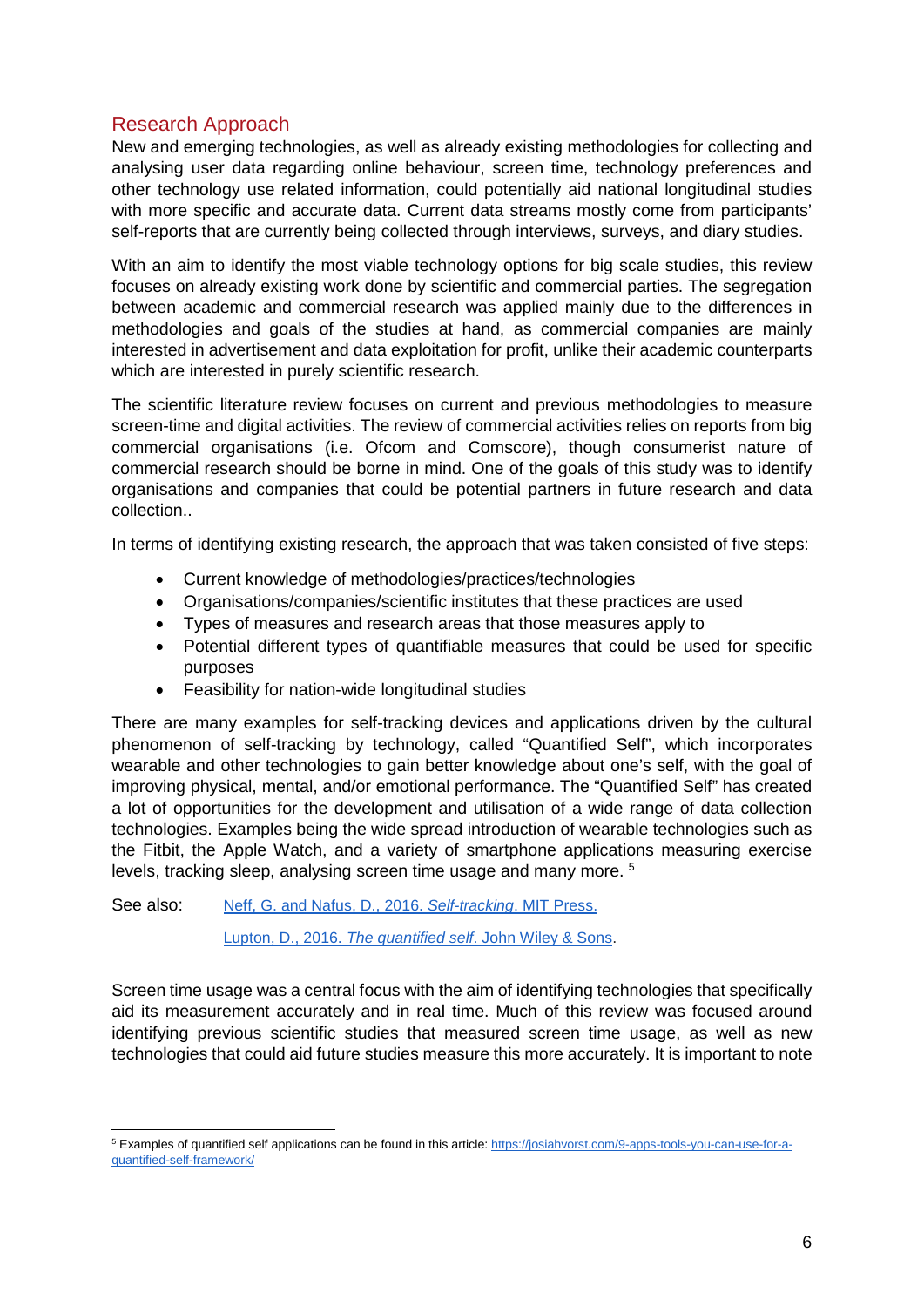that so far, there are no published scientific articles that mention direct measurement of screen time usage.

It was hypothesized that academic organisations that deal with big data would be involved with research of this nature, and could potentially aid similar research in the future, but as far as we were able to ascertain this is not the case, nor could we identify the existence of data sets of this type (that are not coming from or aimed to commercial use). This was a major setback in the current review, as it would be a very useful asset to have, especially taking into account the differentiation of academic and commercial research.

Despite this setback, technical solutions such as wearable technologies, smartphone applications, web browser extensions, and home network solutions have been meticulously explored and collected in a spreadsheet (see appendix) as possible solutions. The most viable will be presented in the findings section below.

## **Findings**

Academic research on the development of tools that measure and classify technology use has been sparse and mostly based on self-report methodologies. Quite a few studies have been using tailored scales (e.g. the Online Cognition Scale [OCS] that measures problematic internet use, the Compulsive Internet Use Scale [CIUS] etc.). Much of the findings on academic research indicate that research on that field is currently in its primal stages, and is not involved with large data sets fed by real-time information of usage. Large academic institutes like the Oxford Internet Institute, are concerned with aspects of digital technology and young people, including gaming and screen time, but they too use self-reported methods for their studies. Appendix No.1 showcases some of the most relevant academic research that has been conducted on screen time and technology use, mainly in the social sciences.

In contrast, research in the commercial sector done by large statistical companies for advertisement and other commercial purposes has been heavily based on data streams coming directly from users, as well as from the information taken by interviews and surveys, and can give a lot of useful insights about how and how much people use technology. Companies like Ofcom (https://www.ofcom.org.uk/home), Ukom (https://ukom.uk.net/), Globalwebindex (https://www.globalwebindex.com/), and Comscore (https://www.comscore.com/) to name a few, have been developing extensive reports on online behaviour and trends regarding technology use among a variety of demographic groups.

The downside of research conducted by commercial companies, is that it is tailored and bound to specific products and services, using technologies like cookies and APIs that link back to the research funding provider. Wide-spread technologies for tracking online behaviour like cookies, and other types of analytics require direct communication with the source that provides the material the user sees, and it is generally connected with commercial uses. As an example, cookies from an e-commerce webpage can be controlled and observed only from the company that owns the site, and any advertisement or other organisations that the company collaborates with and gives them access, but not from any external sources.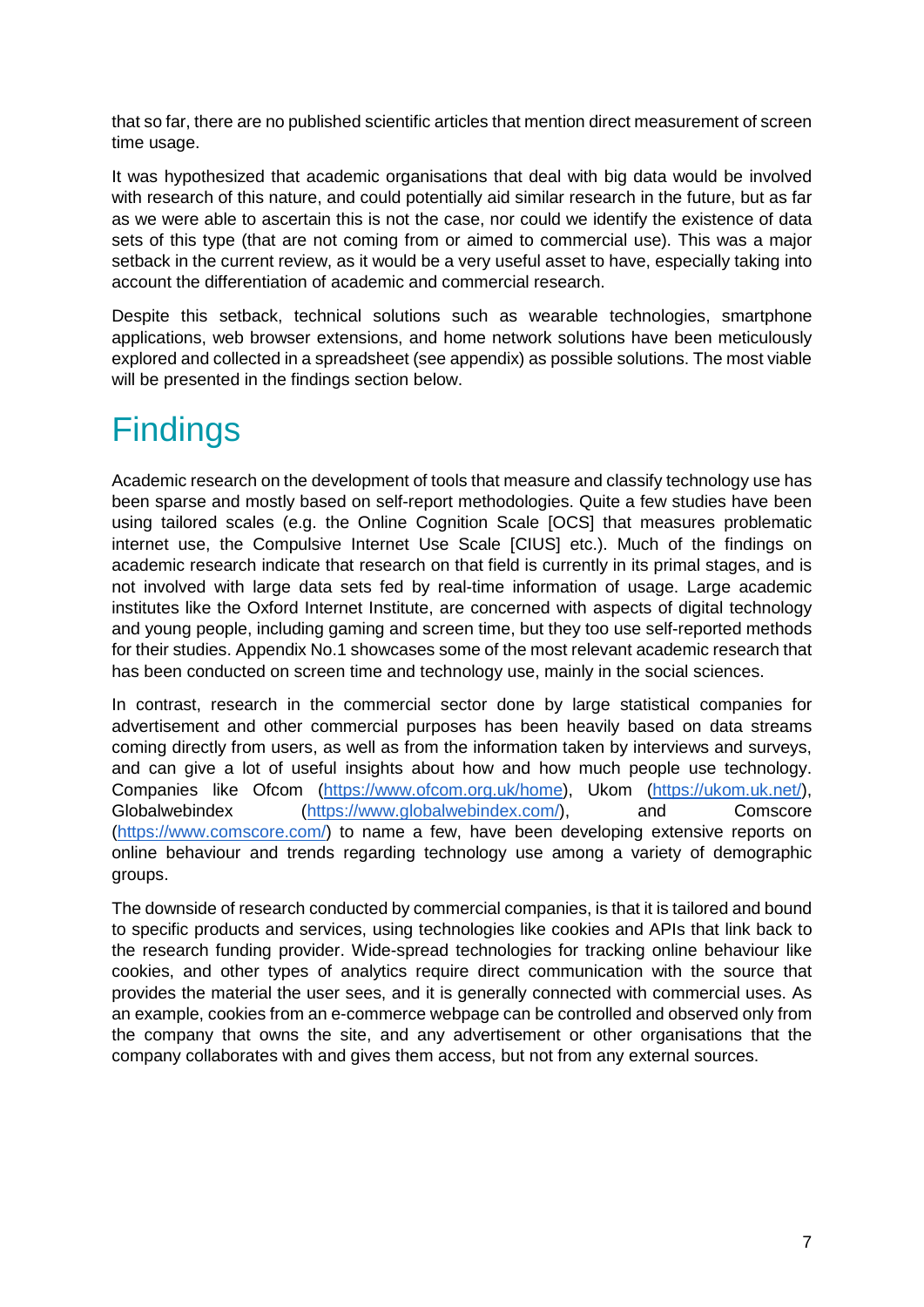#### Potential Partners

The table below presents a list of the most useful organisations and key people that were identified from this research.

| Organisations                                                           | Link                            | <b>Key People</b>                                                                                                                     |
|-------------------------------------------------------------------------|---------------------------------|---------------------------------------------------------------------------------------------------------------------------------------|
| The Centre for Internet<br><b>Technology</b><br>and<br><b>Addiction</b> | https://virtual-addiction.com/  | Dr. David Greenfield Assistant<br>Professor<br>Clinical<br>οf<br>Psychiatry,<br>University<br>Connecticut<br>0f<br>School of Medicine |
| Oxford<br><b>Internet</b><br><b>Institute</b>                           | https://www.oii.ox.ac.uk/       | Professor<br><b>Philip</b><br>Howard,<br>Victoria<br>Nash,<br>Professor<br>Professor Andrew Przybylski                                |
| <b>Edison Research</b>                                                  | https://edisonresearch.com/     | Commercial organisation                                                                                                               |
| <b>Emarketer</b>                                                        | https://www.emarketer.com/      | Commercial organisation                                                                                                               |
| <b>Comscore</b>                                                         | https://www.comscore.com/       | Commercial organisation                                                                                                               |
| <b>Statista</b>                                                         | https://www.statista.com/api    | Commercial organisation                                                                                                               |
| <b>Ofcom</b>                                                            | https://www.ofcom.org.uk/home   | Commercial organisation                                                                                                               |
| Ukom                                                                    | https://ukom.uk.net/            | Commercial organisation                                                                                                               |
| <b>Globalwebindex</b>                                                   | https://www.globalwebindex.com/ | Commercial organisation                                                                                                               |
| <b>Marketwatch</b>                                                      | https://marketwatch.com         | Commercial organisation                                                                                                               |

#### **Table No.2: Related Organisations**

#### Possible Technological Solutions

This section provides some possible technological solutions that could potentially be used for research on digital habits and activity tracking. Most of these solutions include tracking of specific activities, time spent, and exact interactions with said technologies and can provide a variety of data for user's digital behaviour. Regarding the user involvement for tracking these activities, most of the proposed solutions are classified under "passive tracking" methodologies, which gives the advantage of not expecting from the user to keep track of every digital activity they do, especially when multiple devices come in the picture.

In terms of installation and use from participants, most of the proposed technologies require one-off remote installation or activation from the participant to enable data tracking. Additionally, certain solutions require the installation of specialized hardware (e.g. standalone DPI packages need to be installed in home networks) or the user to agree to provide access to data from specific devices (e.g. Screen Time and Digital Wellbeing are native apps for iOS and Android devices respectively).

There exist some smartphone applications that allow users to manually track the time they spend online or their online activities, but we have focused on passive measurement as this is likely to give greater accuracy and granularity than self-report.

Depending on the technology, different methods are used to track and access the data users are providing. Many of these solutions are web-based only, meaning that other applications on the same device, or multiple devices are not supported and data from those should be collected in different ways, where others are more unified and can provide information for more than one devices and applications. Web applications run on remote servers and can only be accessed by web browsers, so the data that is circulated are only accessible to the web browser and the server, and is not related to the physical device that is being used or other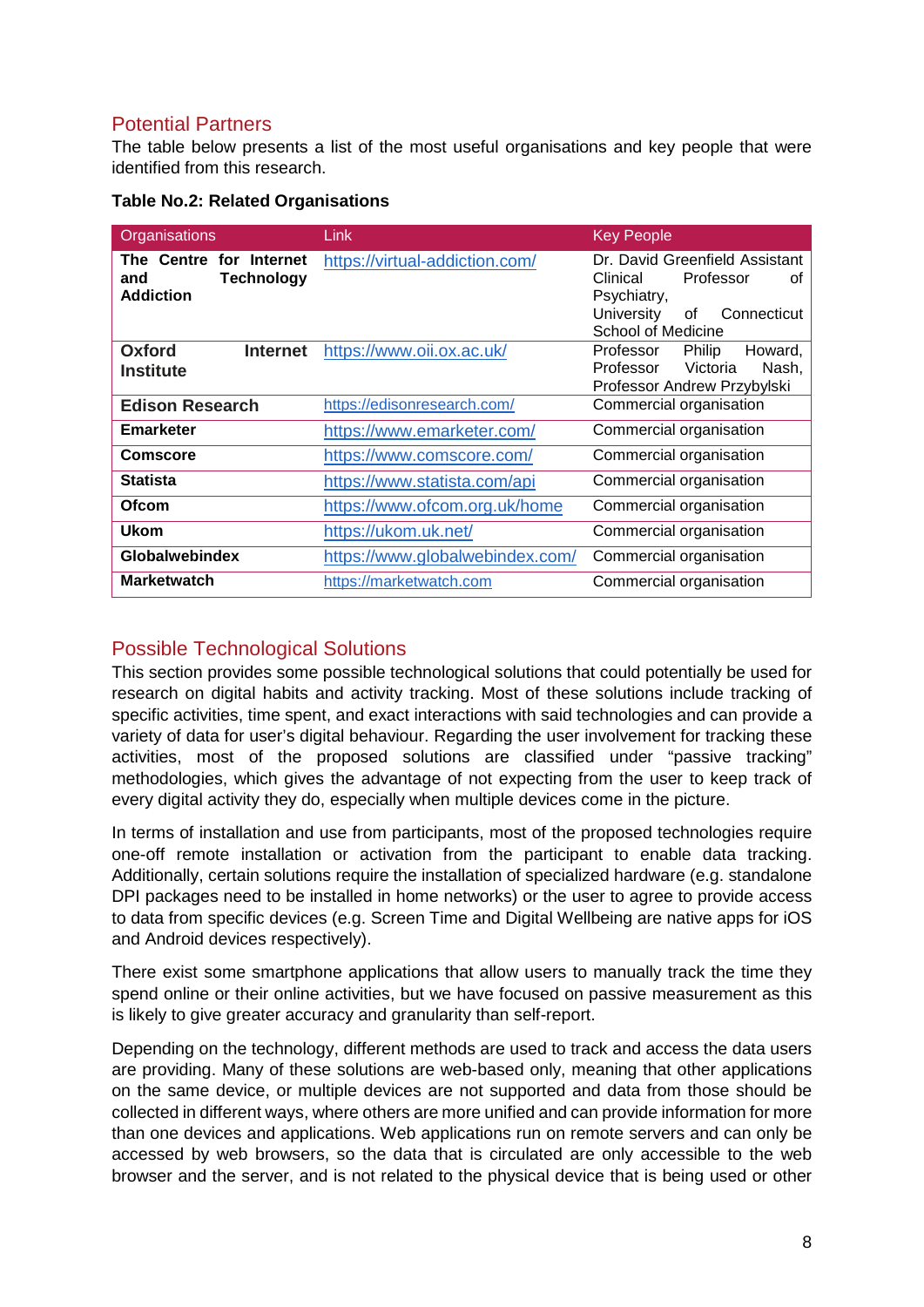applications running on that device, meaning that technologies that track web activity cannot generally track what happens outside the browser. Similarly, some applications are bound to user accounts rather than devices (mostly seen in smartphone applications), and can cover everything a user does from a specific account regardless of the physical device. In terms of the accuracy of these measures, due to the fact that they all feed from real-time data directly from the user, there is little room for inaccuracies, except in situations where the tracking is network-dependent and there are external faults in the network the user is on.

More on how these proposed technologies work will be discussed below, and the most viable solution for large scale social research will be presented at the end of this section.

#### Browser plug-ins – [passive, requires one-off installation by the user]

Browser plug-ins allow users to keep track of how much time they spend in each of the websites they visit. Such plugins have the ability to provide the users with both detailed or aggregate reports of their online habits; i.e. how much time they spend in known social websites, how much time they spent on a specific one, of even how much time they spent on specific activities of a social website. Some of the existing plugins have the ability to allow the users to create an account and gather data from more than one of their browsers or devices as well as the option to view the reports online.

One of the downsides of browser plugins is that they can only capture data from websites but not from applications running outside the browser or even other extensions running in the same browser.

Examples: Web Activity Time Tracker, Trackr, Webtime Tracker, StayFocusd, TimeYourWeb

#### Desktop time tracking – [passive]

Desktop time tracking software can be installed in Windows, Linux, OSX, or other operating systems (OS) and can gather information about the applications the user is using at any given time. There are a number of ways these applications can function but most work by using the OS' APIs to get access to the applications the user has open, and their window titles or other information.

Such applications have the added benefit of being able to track both online and offline applications, but lack in their abilities to finely track the user's behaviour inside complex applications such as browsers due to their ability to only track window titles or at best tab titles.

More advanced applications (usually seen in enterprise/corporate environments) might pair this tracking functionality with a local DPI/VPN to gain access to additional information from the user's network traffic.

Examples: RescueTime, SelfControl, ManicTime, Project Hamster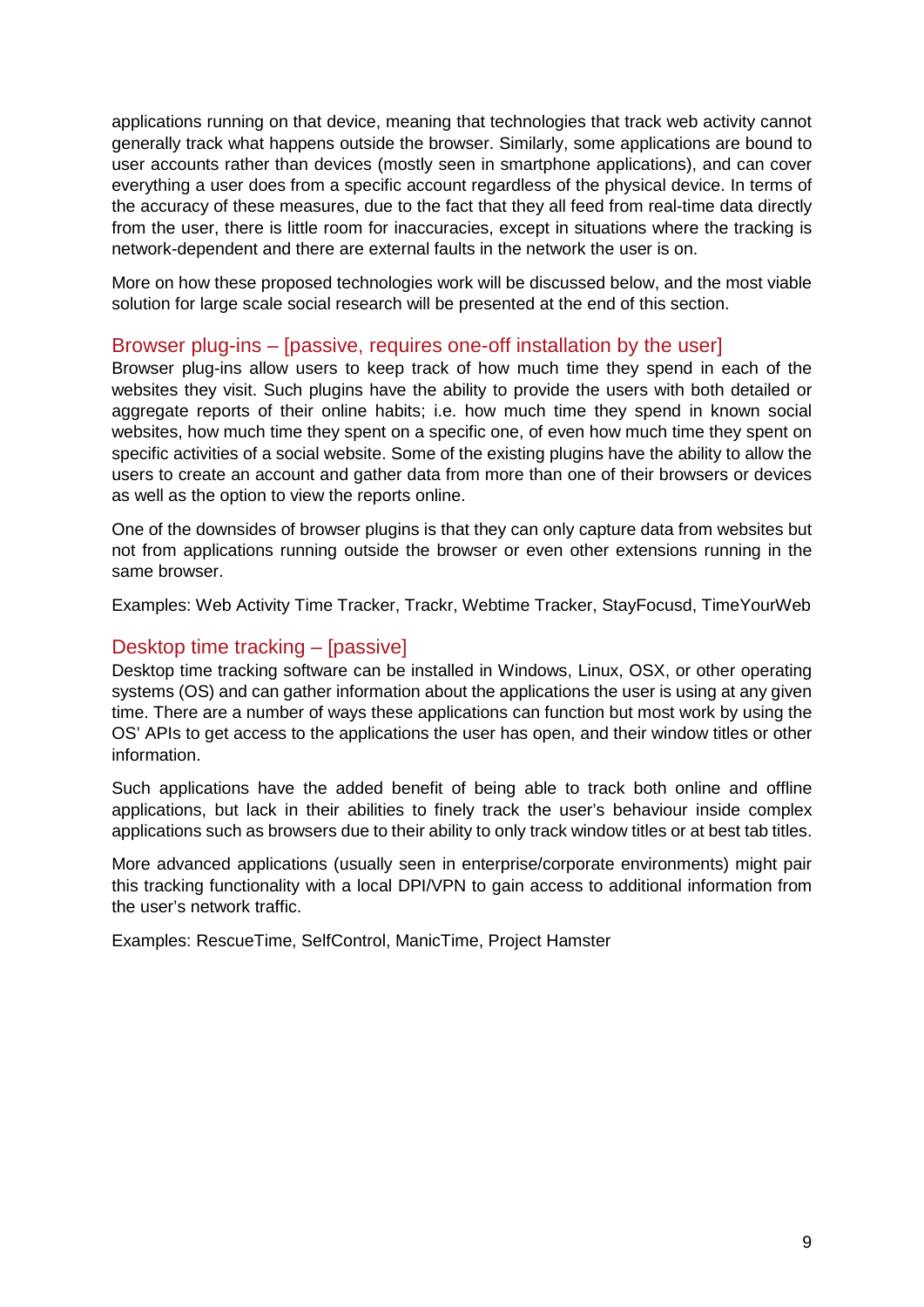#### Self-tracking smartphone applications – [passive]

Similar to desktop time tracking applications, both iOS 12 (screen time) and Android (digital wellbeing) operating systems come with pre-installed applications allowing the user to track how much time they spent on each application and present them with reports on daily/weekly/monthly usage.

In addition to the ability to track application usage, both OSes allow users to limit the amount of time they spent on each application by setting a limit on how many hours/minutes the user can have the application open per day.

Currently neither OS provides APIs to allow developers access to these data and instead only provide this information through their own applications and reports. However, data from these applications can be accessed and shared by the users, although there is no current framework or knowledge to the day, for accessing raw data externally. Another limitation of these screentime measures is that they are highly aggregated.

Figures 3 and 4 below, provide a picture of what kind of data these applications can provide.



*Figure 3: Digital Wellbeing by Android* 



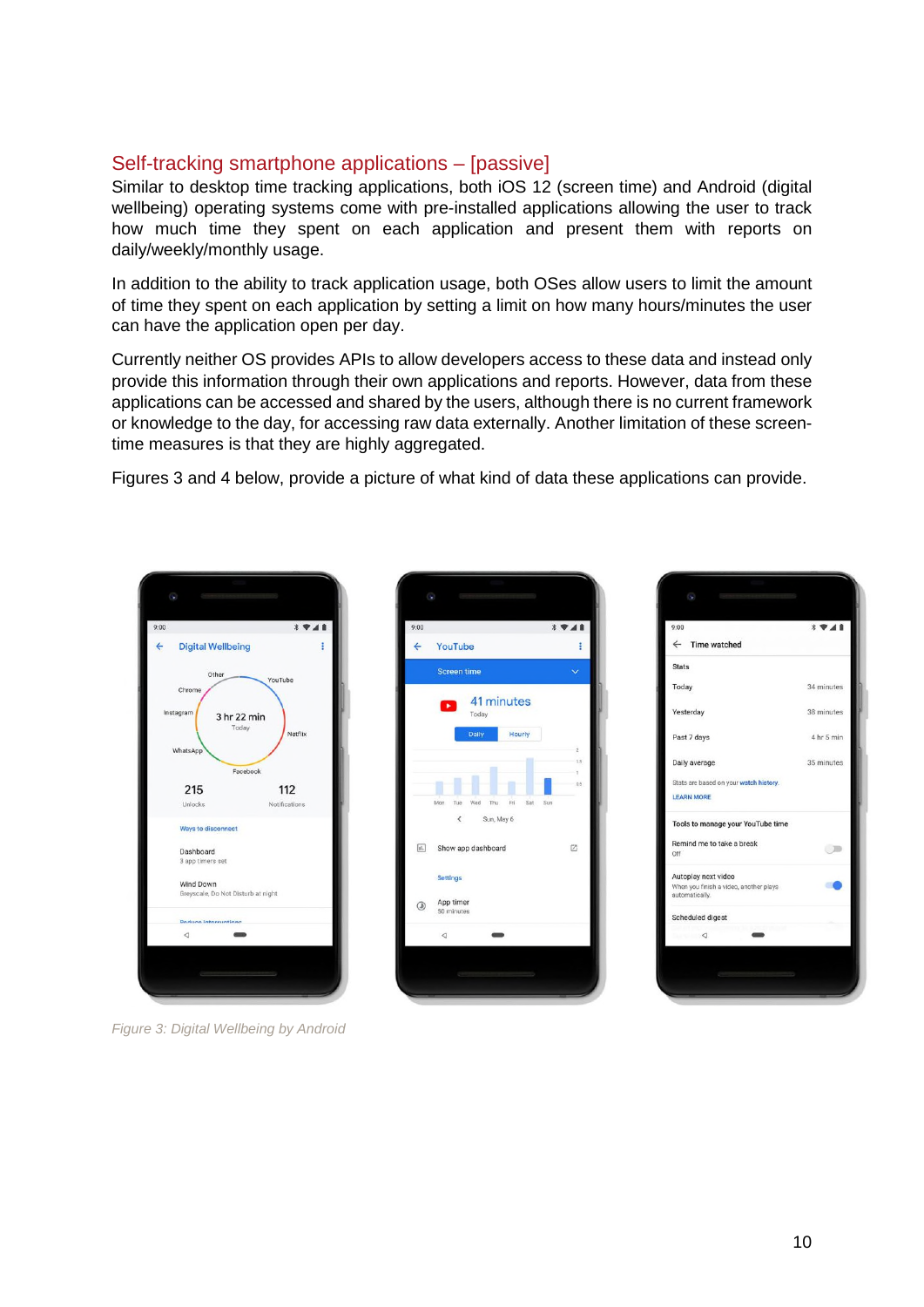| Screen Time                                    | Devices                              | EBack            | Tweetbot                   | <screen th="" time<=""><th>Today<br/>Devices</th></screen>                       | Today<br>Devices                    |
|------------------------------------------------|--------------------------------------|------------------|----------------------------|----------------------------------------------------------------------------------|-------------------------------------|
| <b>The Today</b>                               | Last 7 Days                          | SCREEN TIME      |                            | PICKUPS                                                                          |                                     |
| <b>All Devices</b>                             |                                      | 11m              |                            |                                                                                  | 4 per hour 65 Total Pickups         |
| <b>SCREEN TIME</b>                             | Today at 4:02 PM                     | 32. AM           | EAM E2PM<br>LE PM          |                                                                                  | 12 AM 8 AM 12 PM 8 PM               |
| 2h 42m                                         | O 1h 14m below average               |                  |                            | h. "albaad                                                                       |                                     |
| 12 AM GAM TOPM KPM                             |                                      |                  |                            |                                                                                  | Picked Up Phone Once every 15m      |
|                                                |                                      | Daily Average    | 1m                         |                                                                                  | Most Pickups 11 between 9 AM-10 AM  |
|                                                |                                      | INFO             |                            | NOTIFICATIONS                                                                    |                                     |
| Games<br><b>Entertainment</b><br>58m<br>1h 10m | Social Networking<br>18 <sub>m</sub> |                  |                            |                                                                                  |                                     |
| Longest Session                                | $-57m$                               | Tweetbot         |                            |                                                                                  | 176 <sup>*</sup> Around 10 per hour |
| MOST USED<br>SHOW CATEGORIES                   |                                      |                  | Category Social Networking |                                                                                  | 12 AM 12 6 6PM                      |
| $\blacksquare$                                 |                                      | Age Rating       | $17+$                      | <b>Shakes</b> and the little                                                     |                                     |
| 53m                                            |                                      | Developer        | Tapbots                    | S Slack                                                                          | $\bullet$ 78                        |
| Solitaire                                      |                                      | LIMITS           |                            | Twitter                                                                          |                                     |
| Egg, Inc.                                      |                                      | <b>Add Limit</b> |                            | <b>WRAL News</b><br><b>MAL</b><br><b>MAL</b><br><b>C</b><br><b>C</b><br><b>C</b> | 6.49                                |
| Tweetbot                                       |                                      |                  |                            | YouTube                                                                          |                                     |

*Figure 4: Screen Time by iOS* 

#### Mouse Tracking – [active/passive]

Mouse tracking (also known as cursor tracking) is the use of software to collect users' mouse cursor positions on the computer. This goal is to automatically gather richer information about what people are doing, typically to improve the design of an interface. Often this is done on the Web and can supplement eye tracking in some situations.

Mouse tracking can be performed natively from the website by installing specific javascript code, or by having the user install an external plug-in on their browser.

#### Session Replay – [active/passive]

Session replay is the ability to replay a visitor's journey on a web site or within a web application. Replay can include the user's view (browser or screen output), user input (keyboard and mouse inputs), and logs of network events or console logs. It is supposed to help improve customer experience<sup>[1]</sup> and to identify obstacles in conversion processes on websites. However it can also be used to study web site usability and customer behaviour as well as handling customer service questions as the customer journey with all interactions can be replayed. Some organizations even use this capability to analyse fraudulent behaviour on websites.

#### Browser Fingerprinting – [passive]

Browser fingerprinting is a powerful method that websites use to collect information about your browser type and version, as well as your operating system, active plugins, timezone, language, screen resolution and various other active settings.

These data points might seem generic at first and don't necessarily look tailored to identify one specific person. However, there's a significantly small chance for another user to have 100% matching browser information. Panopticlick found that only 1 in 286,777 other browsers will share the same fingerprint as another user.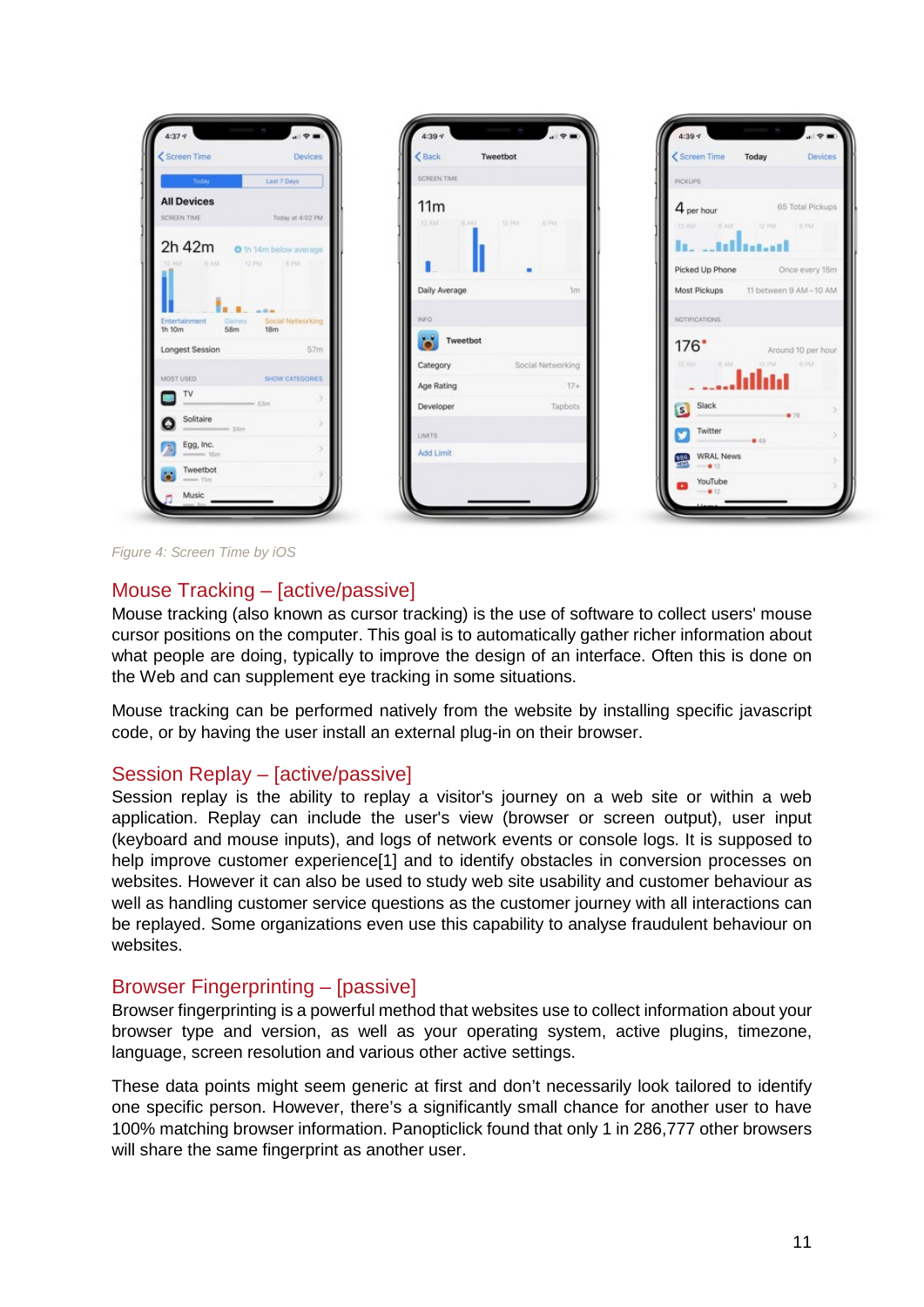Websites use the information provided by browsers to identify unique users and track their online behaviour. This process is therefore called "browser fingerprinting."

#### Cookies (HTTP cookie) – [passive]

Cookies were designed to be a reliable mechanism for websites to keep information in the user's browser and retrieve them later as the user navigates through the website, i.e. allowing the website to remember if a user has visited before, or keeping the their items in the shopping cart of an online store.

Since their original inception usage of cookies has changed and they now mainly hold information for the server-side part of the website (backend) to identify the user. The first time the user opens a page on a website, the backend will create a new random identifier (typically a string of random letters and numbers) for the user and store it on their browser in the form of a cookie. On every subsequent page the user opens on the same website (domain) the browser will include that cookie, with the user's identifier, allowing the backend to keep track of the user's actions in that website.

A special type of such cookies, namely tracking cookies are used to track users' web browsing habits across multiple websites (domains). These cookies usually contain more information about the user than just an identifier and will be sent not only to the website that originally created them but to their affiliate websites as well. They are commonly used for legitimate marketing and advertising purposes, but because they contain a history of the user's actions on multiple sites, they may be exploited or misused to track the user's behaviour.

Cookies can either have an expiration time, can be manually cleared by the user, or can even be manipulated or cleared by plugins and third party tools designed to keep the user safer from websites trying to track them.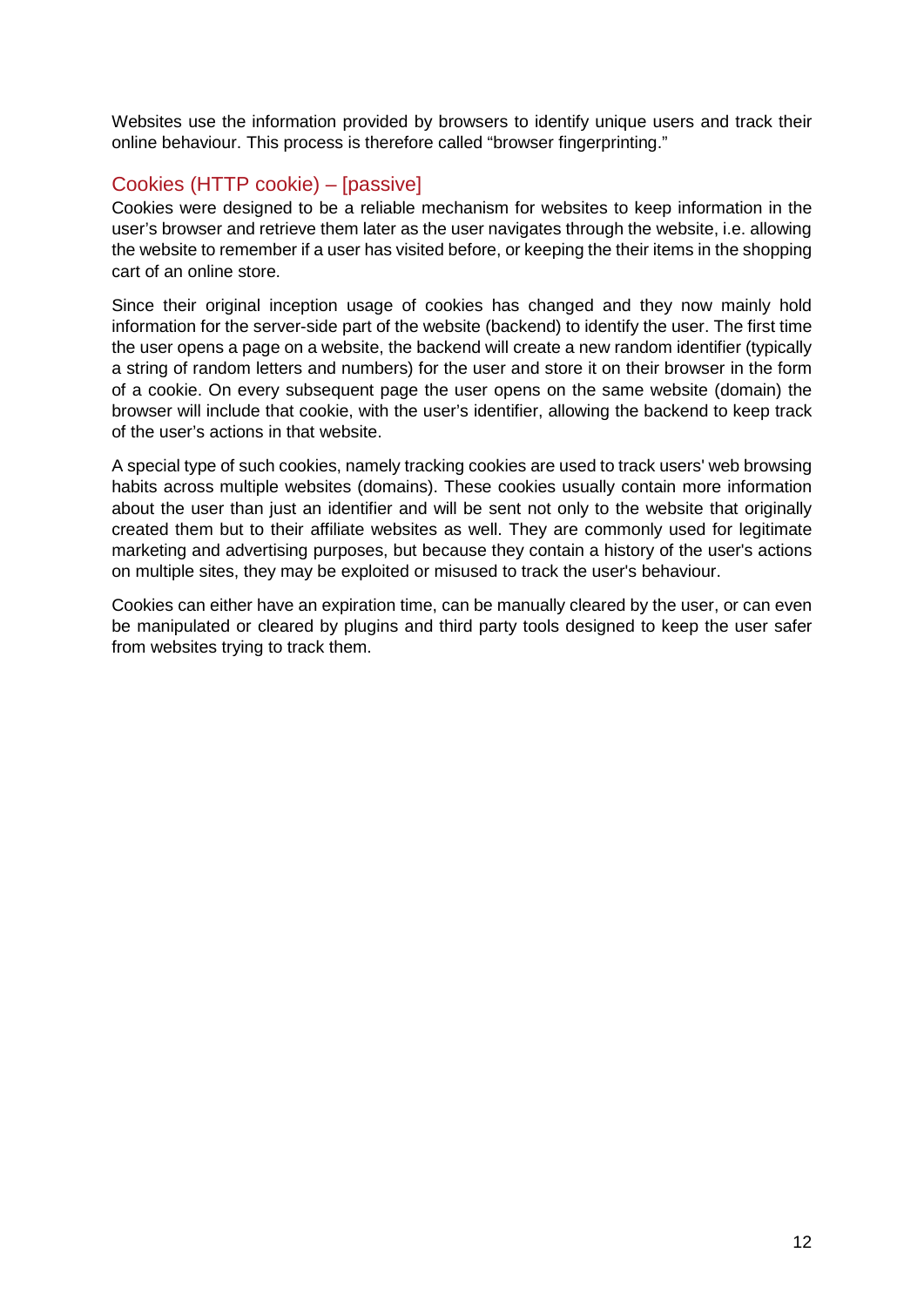#### Deep Packet Inspection (DPI) – [passive]

Deep packet inspection (DPI) is a type of data processing that inspects in detail the data being



*Figure 5*

sent over a computer network, and usually takes action by blocking, re-routing, or logging it accordingly. DPI is often used to ensure that data is in the correct format, to check for malicious code, eavesdropping and internet censorship among other purposes. DPI keeps track of the types of data that it goes into the network stream and the quantity of it, and most User Interfaces designed for end-user usage can categorise data into groups of services that the user can see and interact with.

There are multiple ways to acquire packets for DPI. Using port mirroring which is a method of monitoring network traffic (the switch sends a copy of all network packets seen on one port (or an entire VLAN) to another port, where the packet can be analysed) is a very common way, as well as an optical splitter.

DPI is used in a wide range of applications, at the so-called "enterprise" level, in telecommunications service providers, and in governments, but it can also be used in smaller self-installed home networks to provide information about the activity that is being undertaken within the network at hand, providing information for all the devices connected and their whereabouts.

Most standalone DPI products cannot look into

encrypted connections so the insights they can provide about the users' patterns on web-sites and applications that are only provided over SSL/TLS will be limited to access times and total size of traffic exchanged.

The downsides of DPIs is its inability to track how much time the user spent on an application, and the fact that it cannot track offline application usage as it relies on network traffic.

Figure 3 is taken from a home network installed with a Ubiquity router, and it provides a detailed overview of the services and applications that are used by the owners of the network, as well as the traffic for each one. A variety of settings can provide different measurements and categorisations.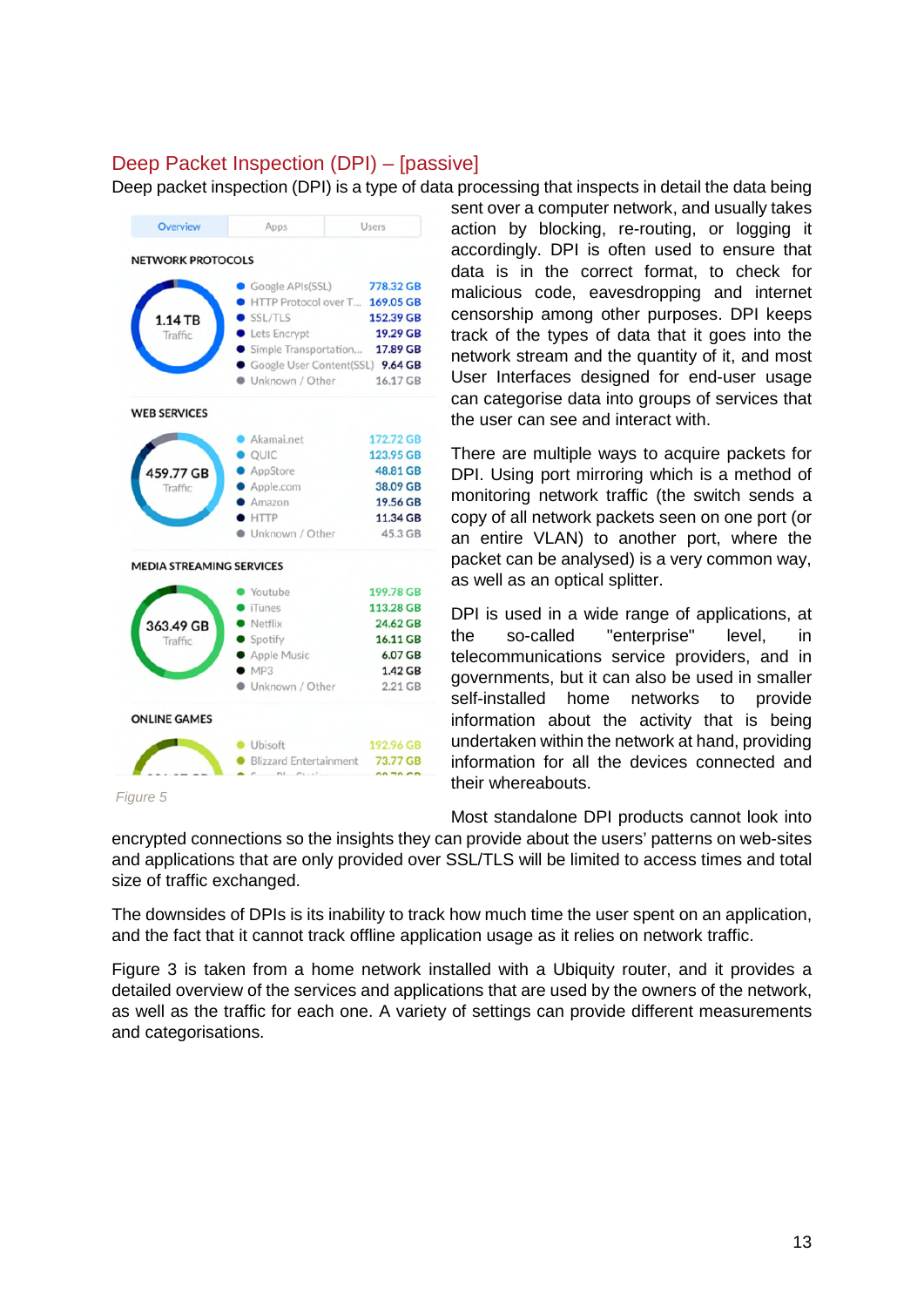#### Most Viable Solution: Deep Packet Inspection (DPI) over Virtual Private Network (VPN) – [passive]

Most DPI solutions will require the installation of a hardware device in the user's network, this might not always be optimal or even feasible. An alternative to this would be to have the user to connect through a virtual private network (VPN – a network that extends a private network across a public network, and enables users to send and receive data across shared or public networks as if their computing devices were directly connected to the private network.) that will route all the user's online activity through a server that can perform deep packet inspection, anonymise, and log all the user's incoming and outgoing packets for further analysis.

This approach has been previously used by a number of wellbeing and health applications on mobile devices that routed the device's traffic through their own VPN servers and provided them with statistics about their website and application usage. (see also: https://mysenseapp.com/)

As previously mentioned, DPIs cannot peer into encrypted connections by default, thus reducing the amount of information we can get out of their interactions. The only way around this is for our VPN server to act as a "man in the middle" (MITM) which allows it to decrypt the data being sent from the website the user is accessing, and re-encrypt it with its own key/certificate, that the user must have explicitly installed on their device. This enables the VPN server to fully access all data that comes through it.

Even though the data gathered from DPIs only provides raw information about the traffic captured (protocol, URL, time, and content) post-processing them can yield a trove of valuable information and aggregated data that can be used to better understand the user's patterns and habits. It would be possible to categorise the interactions into application or website type based on the request's URL alone, to use the size and type of the content to deduce the length of the interaction, or to actually perform natural language processing, metadata extraction on text content, or even visually process images and video to better understand the user.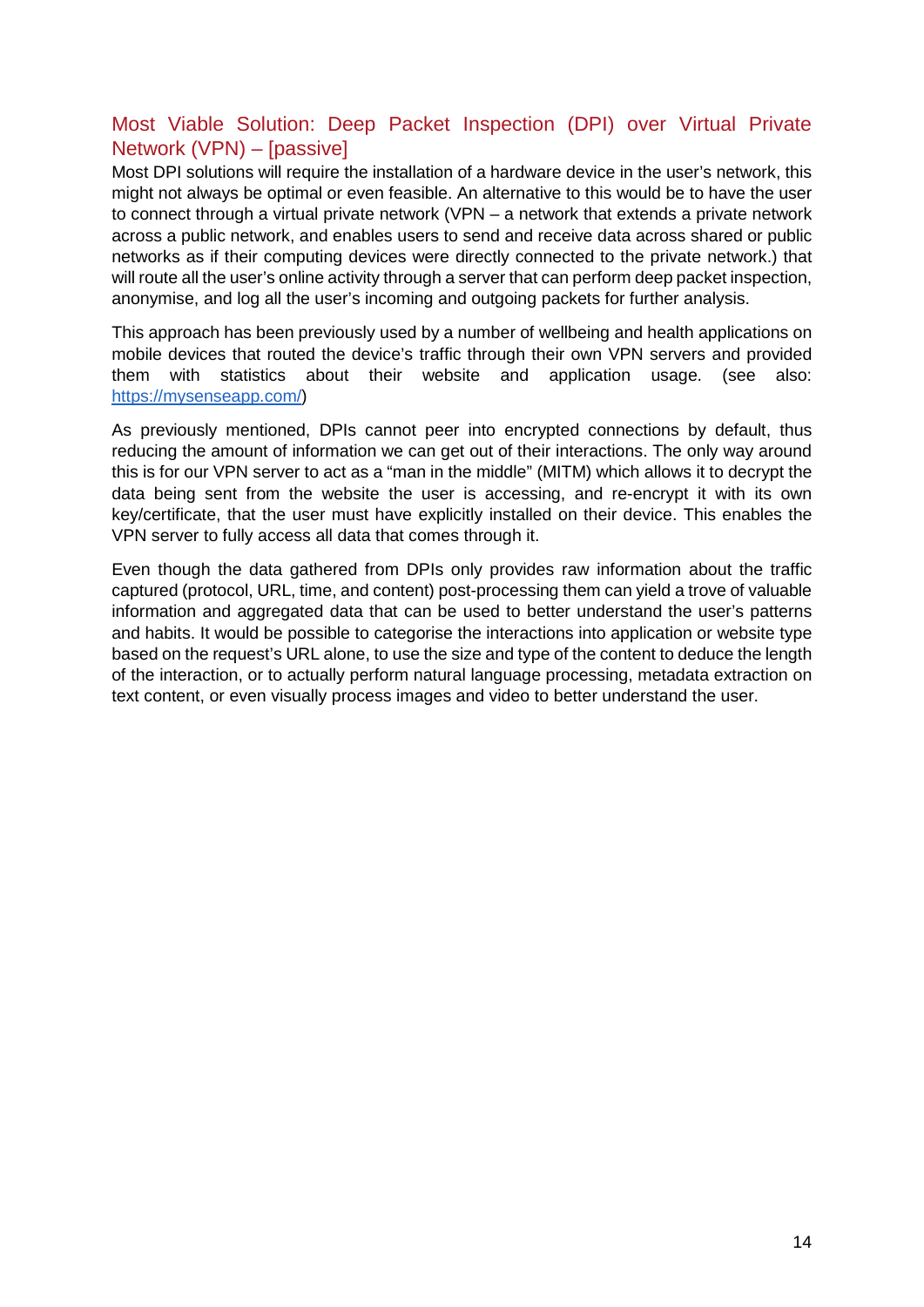## **Conclusions**

There is a variety of possible solutions for tracking digital behaviour that can provide a complete picture of a person's technology habits and behaviours, and new technological solutions and frameworks emerge every day for this use. From external solutions like smartphone application installations and active self-tracking, to extensive passive data extrapolation from APIs, cookies, and home networks.

Both active and passive ways of tracking users' digital behaviours have several pros and cons in terms of ease of use, installation and activation issues, as well as user trust and consent complications. Although active tracking technologies offer more freedom to the users and keep them in control of their data, they can sometimes be difficult to use, time-consuming, and could potentially lead to drop out rates. On the other hand, passive tracking technologies, can generally be installed just once and then be used continuously for as long as the study requires, with no external or human factors interfering with the amount and accuracy of data.

That being said, there are a few things that need to be considered before the implementation of any of these technologies for the purposes of tracking human digital behaviour. First and foremost, the ethics of digital surveillance are highly complicated and regulated, especially with the introduction of the new EU Data Protection Regulation (GDPR) as of 2018. Aspects of data privacy and active consent to provide sensitive data (like browser history contents or similar data) should be highly considered. Second, although many of the proposed solutions include open source software and native applications that bear no additional costs from the devices themselves, the cost of hardware and software that could potentially be needed (sophisticated home networks, screen tracking software etc) should be taken into account. Finally, importance should be given to participants' levels of digital literacy, as some of the proposed technologies can be complicated to install or activate. It is also possible that in the near future, native applications like iOS' screen time will be replicated and become accessible for a wide variety of technologies including wearables, desktops, and smart TVs which will make the process of collecting such data easier for researchers.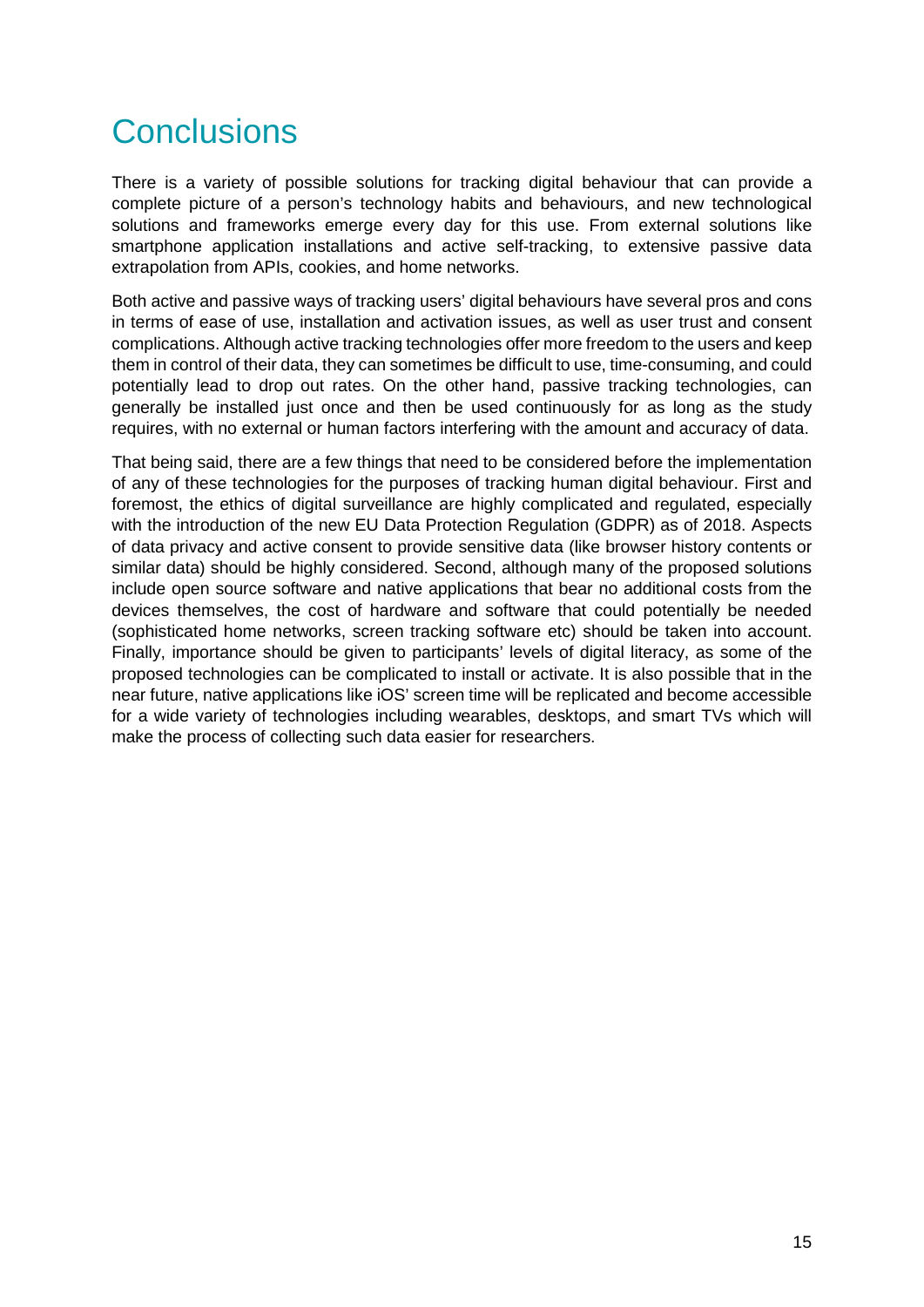## References and Appendix

#### **References (uncategorised)**

| <b>Title</b>                                                                                                | <b>Author</b>                                       | Year<br><b>Published</b> | <b>Source</b>                   |
|-------------------------------------------------------------------------------------------------------------|-----------------------------------------------------|--------------------------|---------------------------------|
| <b>Adults' Media Use and Attitudes Report</b><br>2018 (Ofcom)                                               | Saville<br>Rossiter-<br>Base                        | 2018                     | Ofcom                           |
| From Databases to Dataspaces: A New<br><b>Abstraction for Information Management</b>                        | Michael<br>Franklin,<br>Alon Halevy, David<br>Maier | 2005                     | <b>ACM SIGMOD</b>               |
| How much time do people spend online<br>each day? (UKOM Insights)                                           | <b>UKOM</b>                                         | 2018                     | <b>UKOM</b>                     |
| How much time do you spend on social<br>media? Research says 142 minutes per<br>day                         | Saima Salim                                         | 2019                     | Digital<br>Information<br>World |
| Lively Data, Social Fitness, and Biovalue:<br>the Intersections of Health Self-Tracking<br>and Social Media | Deborah Lupton                                      | 2015                     | of<br>University<br>Canberra    |
| <b>Ofcom's Communications Market Report</b>                                                                 | Ofcom                                               | 2018                     | Ofcom                           |
| People spend most of their waking hours<br>staring at screens                                               | <b>Quentin Fottrell</b>                             | 2018                     | MarketWatch                     |
| Personal Tracking of Screen Time on<br><b>Digital Devices</b>                                               | Rooksby et. al                                      | 2016                     | of<br>University<br>Glasgow     |
| The Infinite Dial 2019                                                                                      | <b>Edison Research</b>                              | 2019                     | Edison<br>Research              |

#### **Appendix No.1 : Related Academic Literature**

| <b>Author(s)</b>                                                                  | <b>Title</b>                                                                                                                                                                                            | <b>Journal</b>                            | Year<br><b>Published</b> |
|-----------------------------------------------------------------------------------|---------------------------------------------------------------------------------------------------------------------------------------------------------------------------------------------------------|-------------------------------------------|--------------------------|
| Przybylski                                                                        | <b>Amy Orben, Andrew K.</b> Screens, Teens, and<br>Psychological Well-Being:<br>Evidence From Three Time-<br><b>Use-Diary Studies</b>                                                                   | Psychological 2019<br>Science             |                          |
| K. Przybylski,<br><b>Andrew</b><br><b>Netta Weinstein</b>                         | A Large-Scale Test of the Psychological 2017<br><b>Goldilocks</b><br>Hypothesis:<br>Quantifying<br>the<br><b>Relations</b><br>Between Digital-Screen Use<br>and the Mental Well-Being of<br>Adolescents | Science                                   |                          |
| C R Elder, C M Gullion, K<br>L Funk, L L DeBar, N M<br>Lindberg & V J Stevens     | Impact of sleep, screen time,<br>depression and stress on<br>weight change in the intensive<br>weight loss phase of the LIFE<br>study                                                                   | International<br>Journal<br>οf<br>Obesity | 2012                     |
| Cally A Davies, Corneel Associations<br>Vandelanotte,<br>Mitch J<br>Duncan et. Al | of<br>physical<br>activity and screen-time on<br>health related quality of life in<br>adults                                                                                                            |                                           |                          |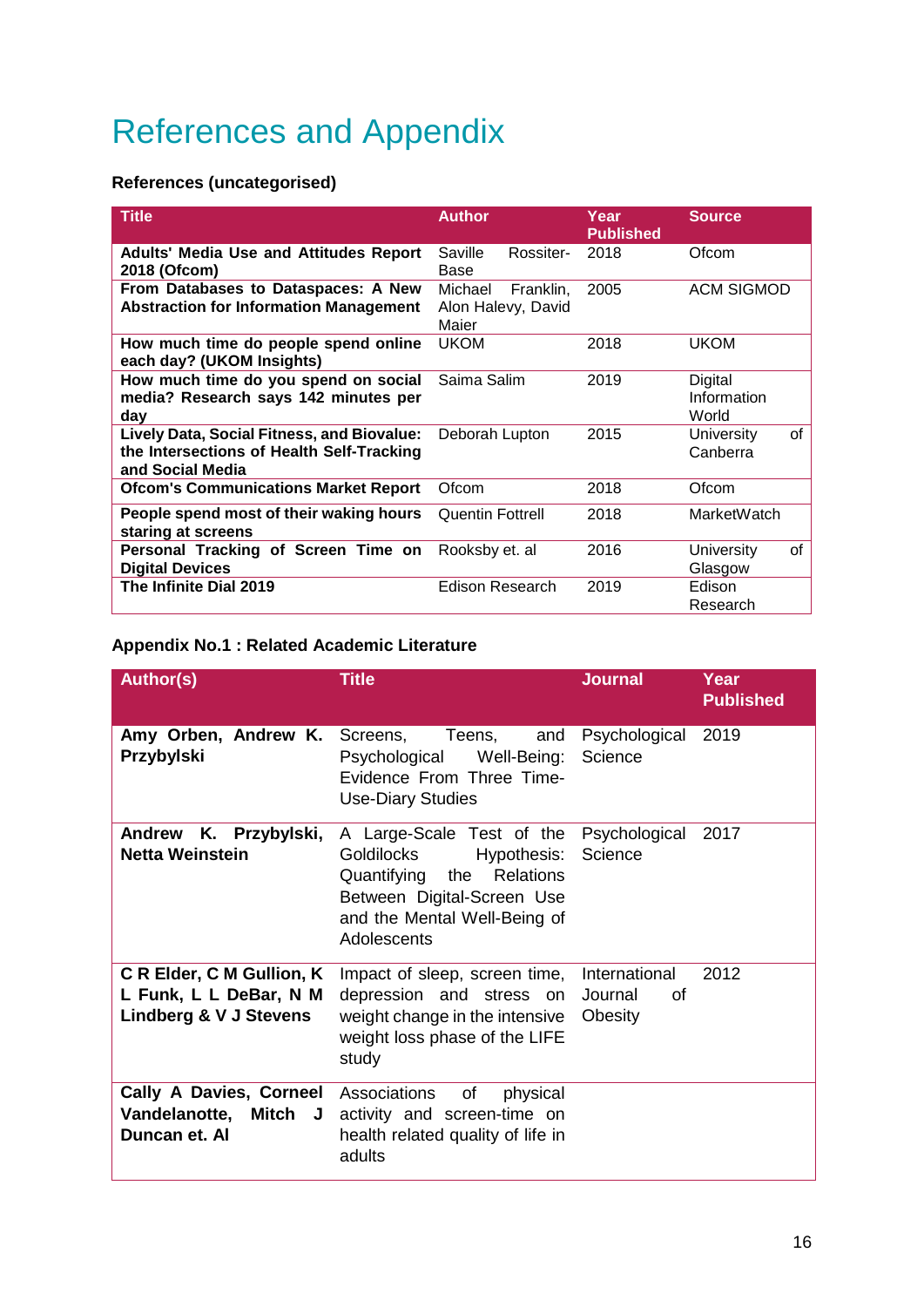| Delfien Van DyckEmail<br>author, Greet Cardon,<br>Deforche,<br><b>Benedicte</b><br>Neville Owen, Katrien De<br><b>Katrien</b><br>Cocker,<br>Wijndaele and Ilse De<br><b>Bourdeaudhuij</b> | Socio-demographic,<br>psychosocial<br>and<br>home-<br>environmental<br>attributes<br>associated<br>adults'<br>with<br>domestic screen time                                                                                  | <b>BMC</b><br>Public<br>Health                                                               | 2011    |
|-------------------------------------------------------------------------------------------------------------------------------------------------------------------------------------------|-----------------------------------------------------------------------------------------------------------------------------------------------------------------------------------------------------------------------------|----------------------------------------------------------------------------------------------|---------|
| <b>Emmanuel</b><br>Stamatakis,<br>Mark Hamer and David<br>W. Dunstan                                                                                                                      | Screen-Based Entertainment<br>Time, All-Cause Mortality, and<br><b>Cardiovascular Events</b>                                                                                                                                | Journal of the 2011<br>American<br>College<br>οf<br>Cardiology                               |         |
| <b>Emmanuel</b><br>Stamatakis,<br>Kris Rogers, Ding Ding,<br><b>David</b><br>Berrigan,<br>Josephine Chau, Mark<br><b>Hamer</b><br><b>Adrian</b><br>and<br><b>Bauman</b>                   | All-cause mortality effects of<br>replacing sedentary time with<br>physical activity and sleeping<br>using<br>isotemporal<br>an<br>substitution<br>model:<br>a<br>prospective study of 201,129<br>mid-aged and older adults | International<br>Journal<br>οf<br><b>Behavioral</b><br>Nutrition and<br>Physical<br>Activity | 2015    |
| <b>Ilaria</b><br>Montagni,<br>Elie<br><b>Claire</b><br>Guichard,<br>Carpenet,<br><b>Christophe</b><br><b>Tzourio, Tobias Kurth</b>                                                        | Screen time exposure and<br>reporting of headaches<br>in<br>young<br>adults:<br>A<br>cross-<br>sectional study                                                                                                              | Cephalalgia,<br>36(11),<br>1020-1027.                                                        | 2016    |
| <b>Jennifer</b><br>J.<br><b>Otten</b><br>Littenberg<br><b>Benjamin</b><br>Jean R. Harvey-Berino                                                                                           | Relationship Between Self-<br>Objective<br>report<br>and<br>an<br>of<br>Television-<br>Measure<br>viewing Time in Adults                                                                                                    | Obesity<br>Journal                                                                           | 2010    |
| <b>Katie</b><br>E.GunnellabcdJenniferB<br>runetbefMathieuBélange<br>rghi                                                                                                                  | Out with the old, in with the<br>new: Assessing change in<br>time<br>when<br>screen<br>measurement changes over Volume<br>time                                                                                              | Preventive<br>Medicine<br>Reports<br>9,<br>March 2018,<br>Pages 37-41                        | 2017    |
| E. Waring, 2 Susan<br>В.<br>Sisson,3<br>Laura<br>L.<br>Hayman, 4<br>and<br>Aviva<br>Must <sub>5</sub>                                                                                     | Sarah M. Camhi,1 Molly Physical Activity and Screen<br>Time in Metabolically Healthy<br>Obese<br>Phenotypes<br>in<br><b>Adolescents and Adults</b>                                                                          | Journal<br>Obesity                                                                           | of 2013 |
| Shields,<br>Margot;<br><b>Tremblay, Mark S.</b>                                                                                                                                           | Screen time among Canadian<br>adults: A profile                                                                                                                                                                             | Health<br>Reports Vol.<br>19, Iss. 2,                                                        | 2008    |
| <b>Stephanie</b><br>Schoeppe,<br>Amanda<br>Rebar,<br>L.<br><b>Camille</b><br>Е.<br>Short,<br>Stephanie Alley, Wendy                                                                       | How is adults' screen time<br>behaviour influencing<br>their<br>time<br>views<br>screen<br><b>on</b><br>restrictions for children? A<br>cross-sectional study                                                               | <b>BMC</b> Public<br>Health                                                                  | 2015    |